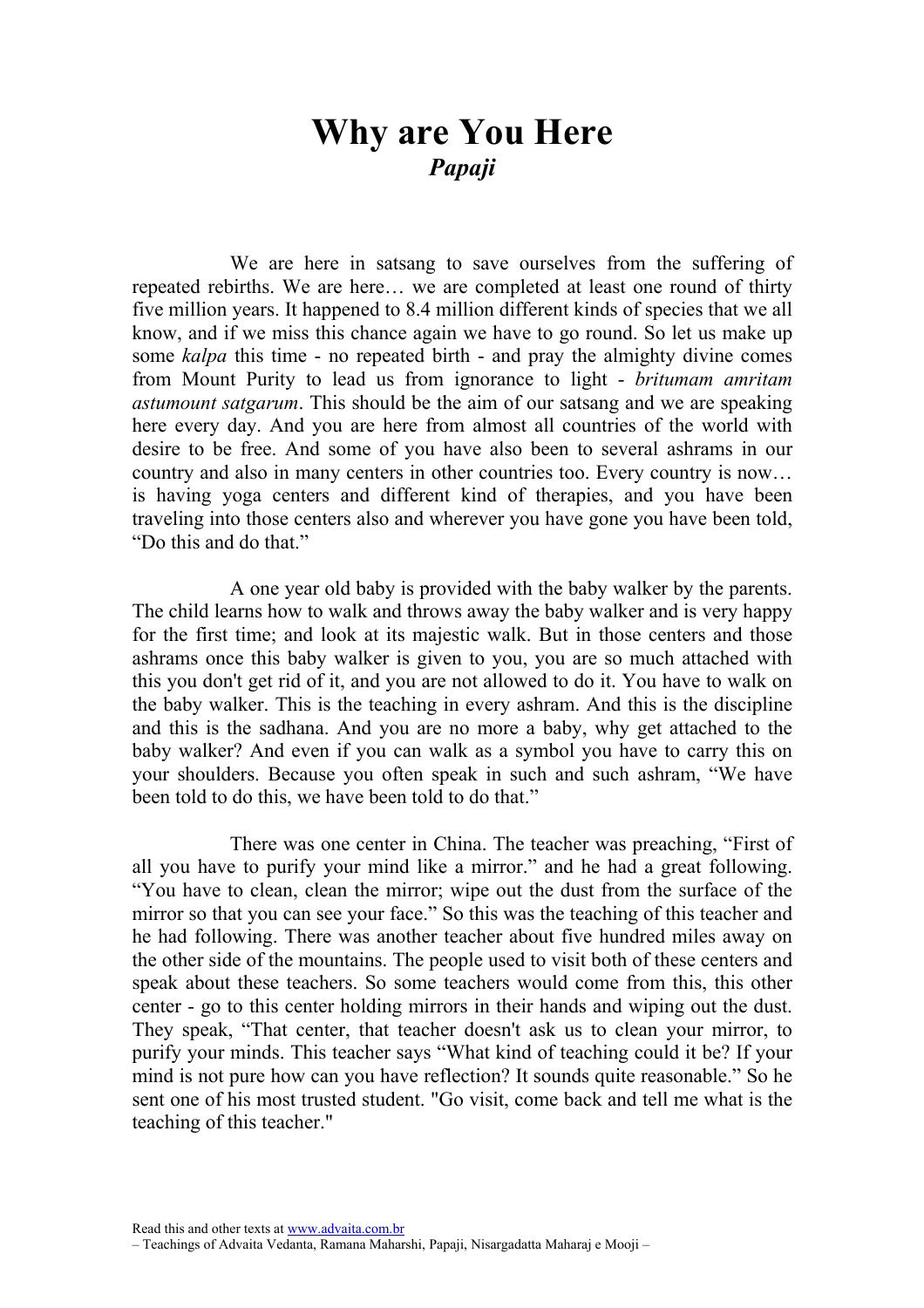"He doesn't teach anything; he sits quiet. And there are some students who sit too." "You go and don't disclose that you are from such and such teacher." And he's still sitting on the third day and this teacher asked, "You are… you belong to CIA not this teacher. You are intelligence reporter." He said: "No sir. I came as the CIA of my teacher, no doubt. He told me to come here and see what's going on here. And I have come for that purpose to tell my teacher. But now I am no more a CIA agent. Now I am your disciple. I stayed with this teacher for forty two years cleaning the mirror, again dust will alight. Wherever there is mirror there dust has to arise, alight on it; but here when I find your teaching is, 'There is no mirror at all; and where the dust is going to alight?' That was all, my dear master. It opened up to me. I am free. No mirror do I need now to clean. There was no mirror at all. And now please allow me to see my teacher, let me go back. Because I promised to my teacher, and I will speak to him because, 'This no teaching, no way, no sadhana is not known to him.' So I will tell to my teacher and come back soon."

So he says, "Go, my son, go." He tells to the teacher, "This teacher was very good person. He also understood, he said. Because my teacher told him to go on wiping the mirror and my grand teacher also was doing the same thing, and we belong to that lineage of dust cleaners." So listening to this he also followed. And some of his students who are very arrogant - they didn't listen. The teacher followed the student and stayed here - welcomed.

So actually the Brahman, atman, is omnipotent, omniscient, selfeffulgent. If there is a candle you don't need your torch in hand to find where the candle is in the room because it's light itself. You don't need any… any extra light to see the light. Light is the same. Like this, your atman is self effulgent, eternal, beauty, love, and consciousness, bliss, existence. You don't need to do anything about it. Only you get rid of your arrogance, your separation that you are not this, and it will reveal itself to the self.

So for the last two days, repeatedly I have been asked to give you some practice. Never did I speak about any kind of practice in my life. For the last fifty years I never speak about practice. People are here who have spent minutes, hours. And here also you have seen a man from Washington DC stay two hours - immediately woke up and the satsang is still going on. I thought, "Perhaps he has to catch his flight." I said. I have never asked him a name also, and his bag was also alongside him. And then he just prostrates and he goes up. And someone asked him, "Why you are in a hurry to go? Since you have come you can stay for at least one satsang." "It's no use to stay here," he says. "It's no use. I'm coming from Thailand, and twenty six years I have spent from center to center, and this couple of hours is quite enough. What more could any teaching be? It's enough."

Another man - he was Doctor James. In 1953 he went to attend international Buddhist conference in Bangkok. From there he comes and I was

Read this and other texts at www.advaita.com.br

<sup>–</sup> Teachings of Advaita Vedanta, Ramana Maharshi, Papaji, Nisargadatta Maharaj e Mooji –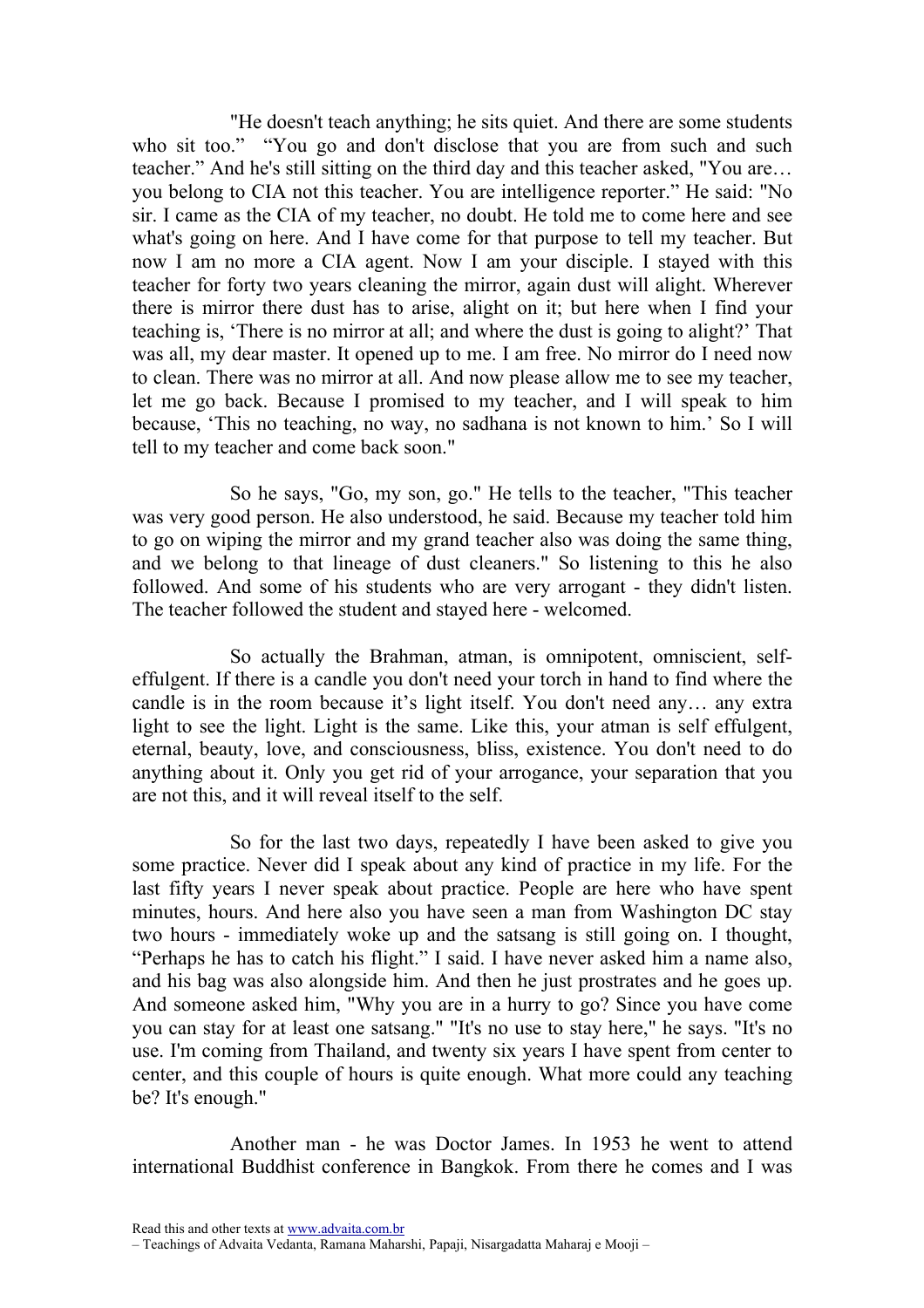working in Bangalore for a shipping corporation and this man straight away walks to my office and he came, he came by a taxi and he was very dusty, you see. I said, "You go and have a hot shower, have a cup of coffee, and we speak." "No, no, no, I have to ask. And if your friends who are seated here, they excuse me, I'll ask you a question." And then I said, "Carry on. Ask me." He asked one question and I replied and the taxi was in front of the door itself. He said, "I am going now." I thought, "He is not satisfied." He said, "No, I don't want to waste your time. Just five minutes it took me, because I spent many years. I have seen many teachers in China, Japan, Thailand and the rest of the centers in India, Nepal, Bhutan, and other countries also. This straight-away - no teaching - there's no teacher at all. So I will write to you before I go, even in Delhi if I have time between my flights. I will go back to London and I will write." And he did write.

This experience he wrote to me. So here this depends upon how serious you are. The people who want to hang on postpone their desire for freedom. There are thousands ashrams here. They can go there if they don't understand these things. They can go if they want to follow any practice. They can go there. There are many people there you see.

Even Lord Buddha himself. He was a prince - married to the beauty of the land, blessed with a son; and this desire for freedom arises in the midnight - wakes up, rides on the horse. (Contic was its name.) Even that horse which rode him out of the palace is now immortal horse. He went from ashram to ashram, many different kind of tapas, sadhanas were being practiced and always he said, "Not it. It's not it. This should not be like this thing." People were hanging head down feet tied to the branch of a tree and doing penance, tapas for freedom. What relation has this kind of tapas with the freedom? Hanging like a monkey from a tree… branch of a tree… and wanting to be free, has got no relation. Yet this is being practiced even now. So different kind of… he went round different places. He rejected all ashrams and then finally he goes to Bodhgaya; sat down by himself under the bodhi tree and found it, you see.

This is the desire who is your teacher itself - this desire is your teacher itself, your guide itself. And this will bring you to your own Self. And it will not fail you if you have decided very well, "I want to be free." But if you are egoistic, arrogant, having desire for the things which are not eternal, happiness that fade away every moment. Your relationship with those whose legs are in the mouth of the crocodile of Lord Yama, isn't it. If you want to love, if you want to be related, why not relate yourself with your own Self? And this relationship is the only relationship which is going to help you. It's not going to deceive you at all and you will not appear again into this land of suffering. It can be had instantly you see, the people have done it and every day I tell you the stories how... how people have won this freedom instantly.

Once there was king, king of the Vedas - very noble king. Desire arises in his mind to be free. He needs a teacher now. So he sent word all over

Read this and other texts at www.advaita.com.br

<sup>–</sup> Teachings of Advaita Vedanta, Ramana Maharshi, Papaji, Nisargadatta Maharaj e Mooji –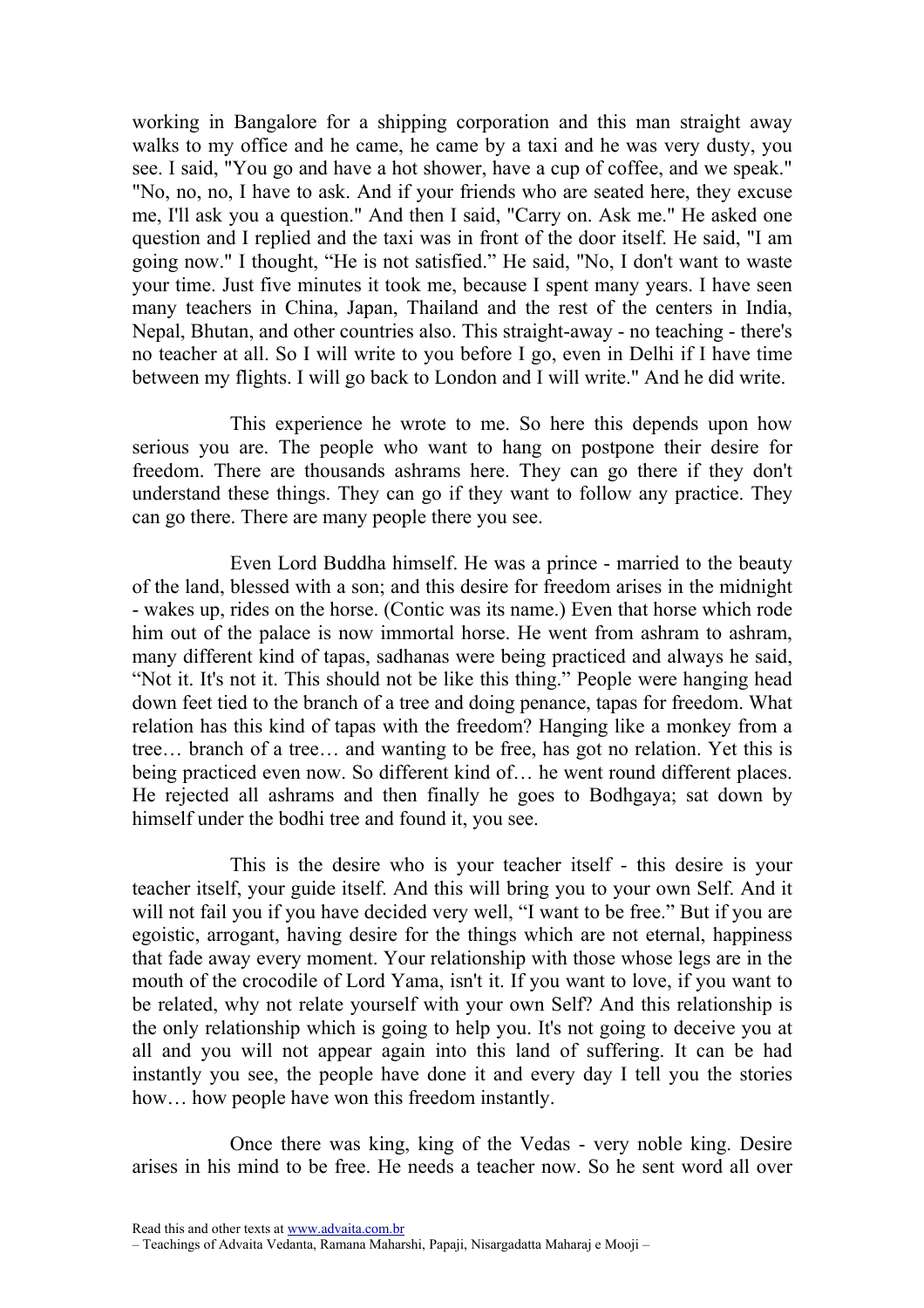the country to hold a conference so then he invited the enlightened people of this country to lead him to freedom. But his condition was he wants to be free in an instant. And what was that? Condition: as quick as to embark on a horse. So many people from the country - say about five thousand saints, sages, yogis assembled in this camp belonging to different views, different shades, different sects. And the king stood there also, and there was a horse, and he said, "As a token of my dedication - guru dakshina - I will give eleven hundred cows, gold plated horns, garland of gold coins around their neck and a land at the bank of river Ganga. And I will build an ashram who gives me gyanam as quick as I ride this horse which stood just… just next to him.

And five thousand people assembled there. They are looking to each other, speaking to each other, "This king is not reasonable. Look I have been doing meditations in the Himalayas sixty years. I have grown gray beard and yet I do not know what is freedom." So they are discussing, "This king is not reasonable." speaking between themselves. There comes one very dirty looking young boy. Nude he was, also deformed - in physically deformed. He didn't know what's going on here in this congregation. He looked inside. Many people were there - he also entered. And where the king stood on one foot, the left foot in his stirrup and the right was to go on the saddle. "How much time is needed to just embark on the saddle?" That was the condition of the king.

This man stood up nude, deformed, dirty, and people were laughing at him: "He doesn't know, he's insane, he's mad boy." He addressed them… addressed them first of all: "Why do you laugh… why do you laugh at me. Seeing my body you laugh. Seeing my deformity - seeing this physical form which is skin or leather - you are leather merchants. You are leather merchants; you have no business to come here in satsang." he said. "You go and do your trade in the leather market." That's all he said. That is all he said to five thousand people. "You are looking at my physical form and you are laughing, you are joking. You look after your business. You know this is satsang," he said. "No other talk is allowed here - not looking at the form. In satsang if you look at the form you are in your usual profession."

Now he addresses to the king: "Yes sir, now you come along to me. Come, I will give you freedom. But now I am your teacher and you are my student. And you have according to Indian custom you have to give me guru dakshina in advance, because after, you are free – after, you are enlightened then me and you are equal. I can't ask anything from you because you are equal to me and you will not give anything to me. We both are equal. Therefore now you want something from me, therefore I am your teacher and you are my student. Give me guru dakshina. He says: "Here are the cows. Here are the cows, here is the land I promised." "But that land doesn't belong to you. You want knowledge of your Self, and this land before it belonged to you to whom did it belong? And these cows, too. This is public property. This land, this kingdom,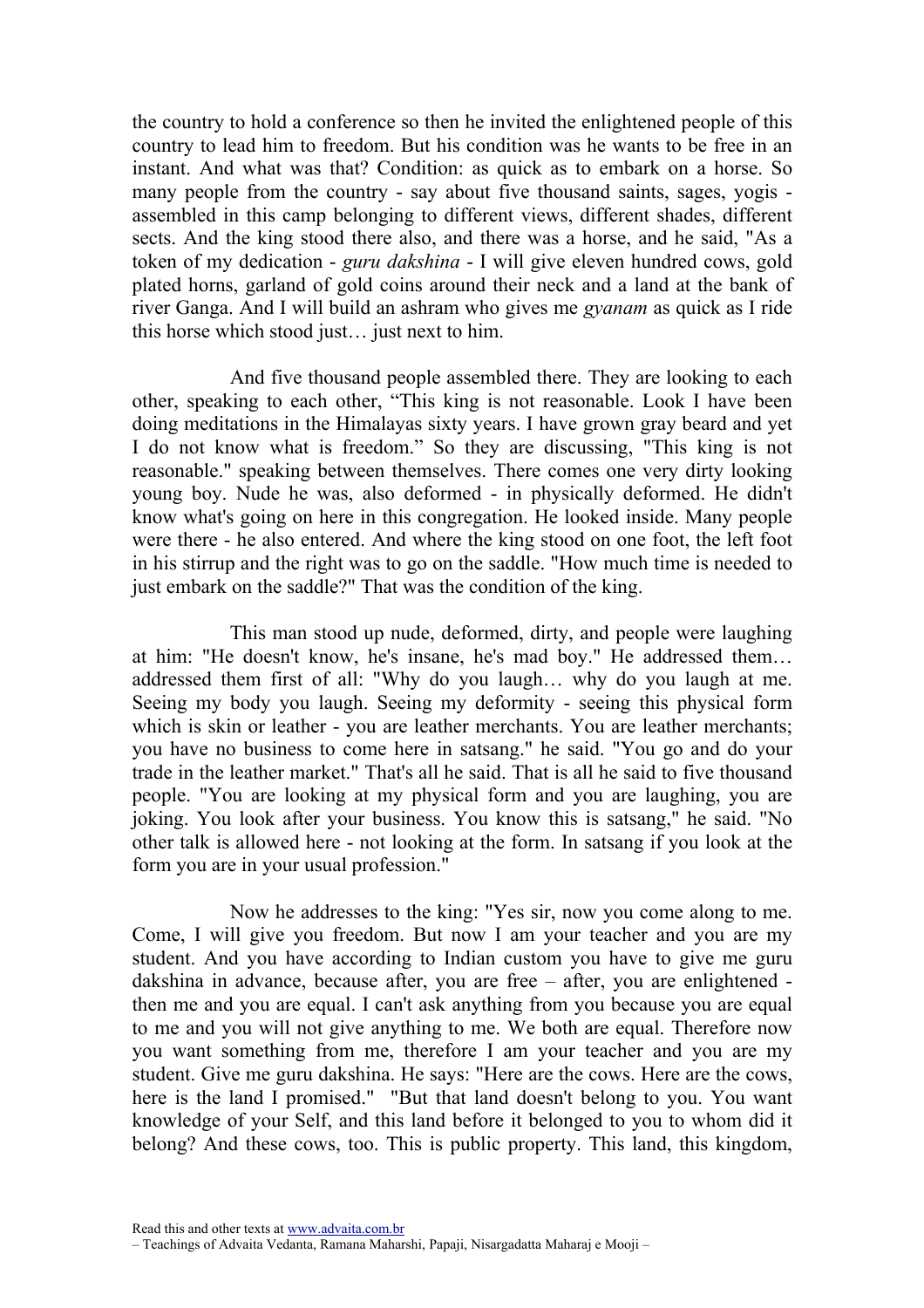was ruled by your father, isn't it? And before your father, who was the king here?" He said: "My grandfather." "And after you?" "My sons," he said.

"So you are just a manager looking after a property. Give me something that belongs to you." He says, "If you give me knowledge I will serve you all my life. All my life I will serve." He said, "How? How you are going to serve me? If you want to serve me physically, you are already… this body you have already pledged to your wives isn't it? You had an oath in front of the fire at the time of marriage, isn't it? And… and they say… all your queens, they call you 'my king, my husband' isn't it? So your body belongs to your queens; and also the public when they say you are their king. Your body belongs to the public. It doesn't belong to you. Give me something that belongs to you itself. Body belongs to public; body belongs to your queens; body belongs to your children. It's not your own. How can you give me something which you have already sold to others? The king was very wise; very noble king was he, very intelligent. He's now thinking that he has only one thing on which nobody… nobody can claim. "It belongs to me. I may be belonging physically but inside me there is something which I know is only me." And then he said, "I have one thing, sir, that I have for you and this is my mind. I surrender my mind unto you."

He said, "Then let us have this ceremony. Let you bring Ganga water and repeat thrice so that this agreement of disciple and student is to be completed, so that you don't withdraw from this, and make sankalpa. Here do I surrender to you, Master. I have given you this token of my present, my guru dakshina, and you impart me knowledge. And then after this ceremony is over now; and this boy walks out of the tent and goes away - disappeared. Everybody… this congregation of five thousand people looking… do not understand. This boy is very funny. After this ceremony is over he disappeared.

King is also thinking now; king is also thinking now. One foot, left foot in the stirrup - right is to embark on the saddle of the horse. Look at his longing and look at his dedication also. Discipleship has been accepted, ceremony is over, and this man disappeared. So he is astonished. He can't help. And he's looking through the hole of the tent. This king is thinking something. Now he is outside and now king thinks… king is now is thinking himself, within himself that, "I have surrendered the mind and I am feeling in this agreement." He was very wise man. So he instantly thinks, "I have no business to mentate. I have no business to mentate, even to start a single thought - why this man has gone out of the tent." There he stopped thinking. The king stopped thinking, you see. No thought is there in the mind of the King. Here is the point which we speak every day about. There he comes and from the face you can very well know when you think, when you start a thought in the mind. And what is this thought and where are you?

This thought takes you straight away to the graveyard, mind you. This thought - any thought that rises in your mind - is it… isn't it a past; isn't it a

<sup>–</sup> Teachings of Advaita Vedanta, Ramana Maharshi, Papaji, Nisargadatta Maharaj e Mooji –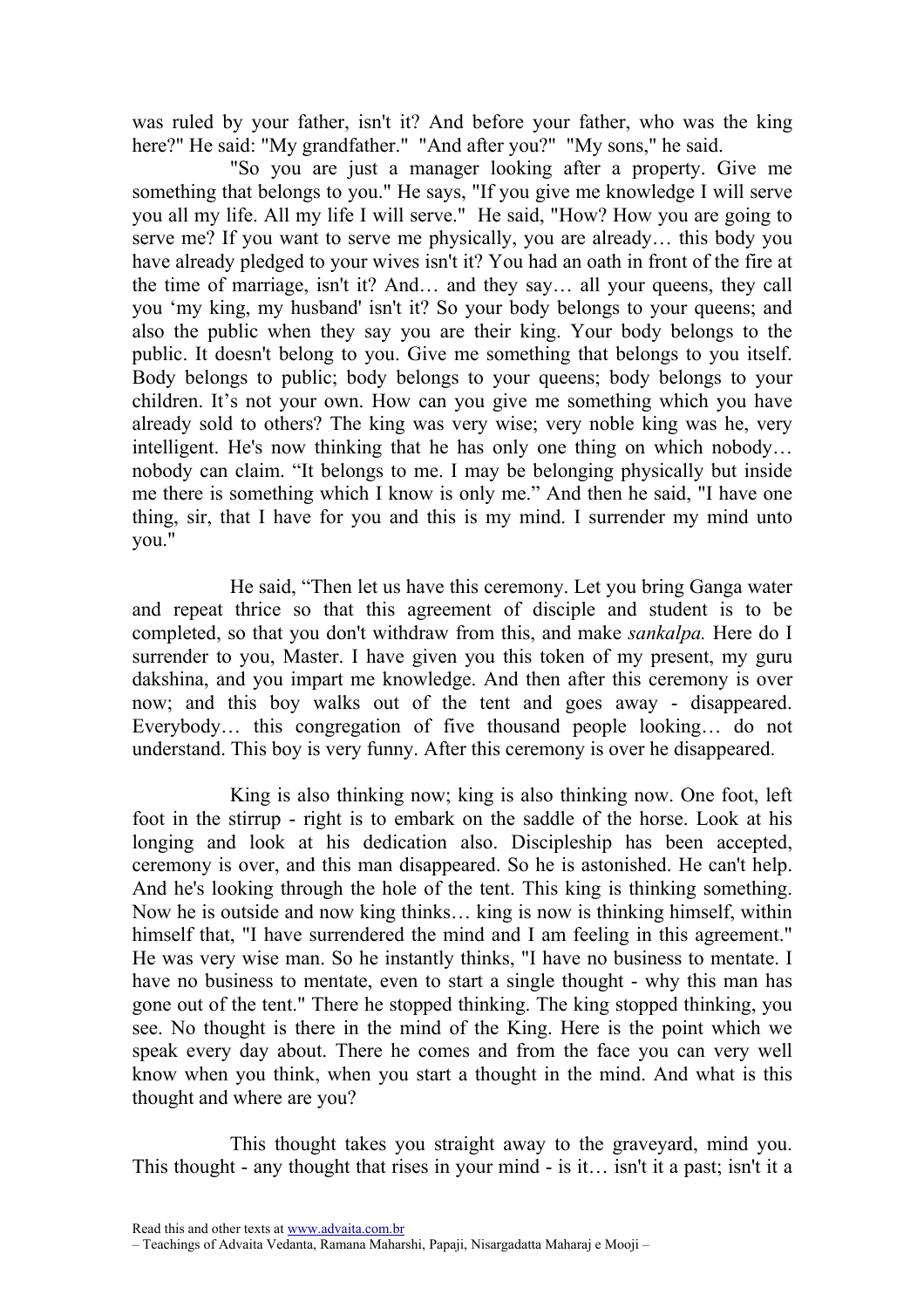past? Mind itself is past. Thought itself is past. Whatever you think is past. And what is past is graveyard. Therefore you are in the graveyard. You are not living being, you are speaking to the dead. What is dead? Memory. Memory is graveyard. It's not satsang. Here now satsang is going to take place; give me your attention. So that face is very different when you have no thought - that face you have been seeing. Yesterday also people were here. Instantly this same question was there about enlightenment. I do not know that man. Perhaps if this young man from Germany and the other one from Sweden, I will call them and see what's happening with them today.

And now this… this young person, he arrives in front of him - one foot in the stirrup, other was to go on the other side on the stirrup to embark on the saddle. That was the promise and this is the time. No thought in the mind of this king. When there's no thought and this previous thought, "I want freedom, first of all." Everyone is bound because we separate ourselves from… from our own existence, consciousness and bliss - bliss. Somehow, we think and we call: "Now we are bound." The wave rises from the ocean and separates and searches, "Where is the ocean?" Searches day and night - the wave is searching, "Where is the ocean?"

Like this all this manifestation we are all searching, "Where is... where is consciousness and where is existence and where is bliss?" This is what's going on here, so when I am bound? It's very few people who have this concept who have superimposed bondage on them - superimposition that also - and then they will give rise to another superimposition of freedom. He who's bound, very few will aspire for light, wisdom.

So when your thought stops, mind stopped, bondage vanish, also the freedom vanished, isn't it? There is no mind. It was the mind that troubled you – "I am bound." Can you sleep? Neither you are bound nor you are free because mind is not there. So when this king stood up thoughtless, his urge for freedom also disappeared, bondage disappeared, also the freedom disappeared. Now at that time, what else could be That is beyond description. He who has this experience will know how to describe it and this King has described very well, you see. He brought the other foot which was planted into this stirrup back on the deck itself, prostrated in front of him three times, went round three times, and he blessed him and he went away. He disappeared, you see. This is over.

So I started this, this morning satsang, this practice, because many people want. So I… so I have to agree to them because they want some direct practice. So have I told them yesterday, day before yesterday, till… till you can't walk on your own legs you can practice on existence - on Existence. "I am existence. I am consciousness. I am bliss." To have your relation with what really you are. This also is creating knower, knowing and known. So finally they have to merge into that where there is no duality at all. How long you can live in dualities - knower, knowing, known. If you want some support there's no

Read this and other texts at www.advaita.com.br

<sup>–</sup> Teachings of Advaita Vedanta, Ramana Maharshi, Papaji, Nisargadatta Maharaj e Mooji –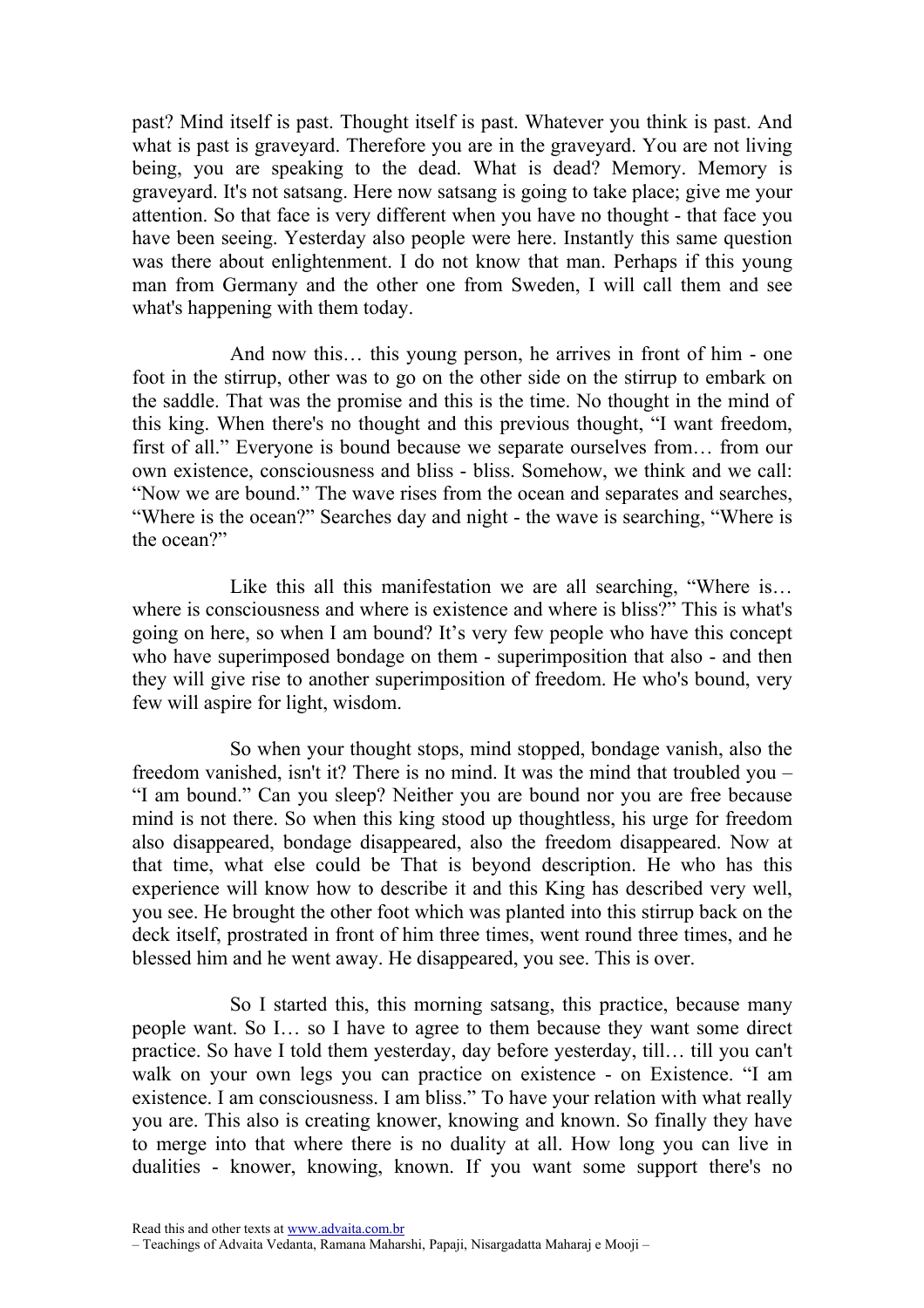problem, you see. You can have instead of doing any other exercise. This is acceptable in the shutees, and the sages allow it - to do it, therefore I can agree. "I am existence." Who can deny, "I don't exist." first of all? Do you ever go and ask someone, "Do I exist or not?" Do you… do you ask, "Am I conscious or not?" You don't ask this question. If you ask you'll be sent to Nuermunser here. You do not know what's Nuermunser. Someone who belongs to this talk, they will know it.

First of all, those people who are there who can't deny, "I am that."? In the ancient times also, the student who has a burning longing for freedom; he goes to the teacher in the forest and just asks this question. "Ho ham?" This question he doesn't know, "Master, save me! I am afflicted with this serpent of samsara. Now I am fed up again, again, and again appearing, disappearing. In society I have been troubled. Oh masters, save me. Ho ham. Who am I?" "My dear son, why not?" He gives indication, "Thou art That, that's all. Thou art That." He follows That. Instantly he says… instantly he finds it is That - finger pointing to the moon. He will see the moon that takes you to your own Self, and he agrees. Then he says: "I am, I am, I am, I am."

This moment will never come again, mind you. This moment which is passing in front of you is gone, as father who is dead will never come back again. This moment just in front… just in front… in front of you is possible, is not going to make the best of it. And best of it, best use of it is only… only to get into it. Get drowned into this moment… This Moment - not the previous, not the next.

This is what happened to the King of the Dehas, this what is happened. He didn't sit... he didn't sit for meditation. Neither has the teacher told him to meditate now. The real teacher has no teaching. There may be preachers who tell you do this and do that. Perhaps in my own words I call them murderers, butchers. They butcher you, they murder you who tell you do this and do that, you see. Teacher has no teaching. He doesn't give you teaching because you are that already. What the teacher is going to tell you, "You are already that." What can she tell you distracts you and every exercise, every sadhana, every practice is distraction from your own Self, because you get otherwise engaged and you are already afflicted by thirty five million years.

Are you not afflicted like to add something more on it? Why not to throw away this burden once for all; and here goes. A very sharp one has to have this knowledge now itself - in this moment - and you have been seeing the result. The dull ones have no place in this satsang. First of all the dull ones have no place in this satsang. The sharp witted person, intelligent person like Ashoka, [chuckle] yeah, Shankara, one word, even Vivekenanda recently, Ram Tirtha recently, you see. So this satsang I don't think is for the dull people. I tell every day and so many people are here there must be something wrong going on here under this roof. Never it has happened in the past, so many people coming for

Read this and other texts at www.advaita.com.br

<sup>–</sup> Teachings of Advaita Vedanta, Ramana Maharshi, Papaji, Nisargadatta Maharaj e Mooji –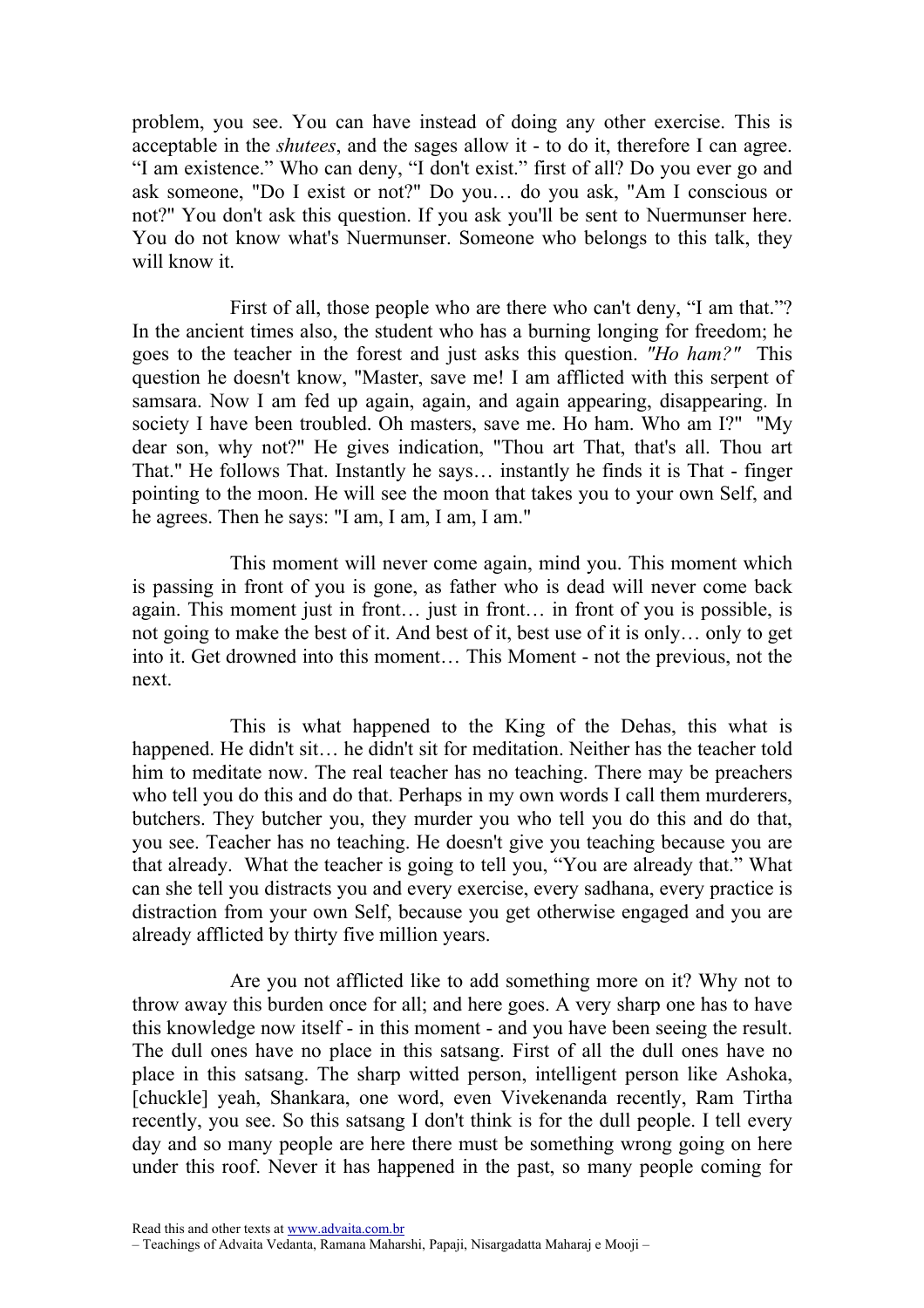satsang. Only one teacher, one student. Even Shankara had only four students, you see. So sometimes I think, "Why these people are here? Sometimes five hundred, four hundred people here. Some falsehood is being practiced here. I should take care of it." Wherever there is someone dancing there will be crowd of it. Where truth is being spoken who could be there, you see. Now it's some dance is there on the road, you can see everyone will disappear. Who will be with me, you see? Some dancing you see on the road, you will just give a test yourself. It's not satsang, you see.

So those few people, I don't some get into trouble and then they… they need this because this is a fire. This is a fire which will burn everything. They can't stay in satsang, therefore you see some people… some get up and during the satsang disappear. The next day they don't come. You are seeing every day; you are seeing every day. Some are here since a year, two years. Some read the papers, some magazines, and come from far off countries you see. Some come here, and you will see new faces who are to come for the first day and I guarantee tomorrow they are not coming here. You have been telling every day, isn't it? Because this is a jump into their arrogance. Because their arrogance is… is struck at the root. Who wants to separate from his arrogance, "I am so and so. I am this much, I am that much from the bank. This my land, this is my apartment, this is my ninety-three model Benz." That's all what everybody wants.

I think one satsang is quite enough. If you decide on going for satsang don't tie your rope. Some have tied even today. They have fixed up their appointment with their wives, with their offices, "I'll be back at eleven thirty." isn't it? Tied a rope as… as you slide a bucket into the water and the bucket things are very happy in this shower-bath; the bucket is very happy into the wells of the water. Outside is 44 degrees (celcius) and this bucket is very hot. And this kind man has put me down to well. Now I am very happy but she doesn't know. She is tying me with the rope. She is just taken in. Like this everybody is sitting for that bucket. They tie the rope around their waist with something or the other… appointment. "After this satsang I will meet you," isn't it? If you cut your rope once only – once - that is quite enough.

You need not come again and again - only one time. Once just for five minutes because your atman is not away from you, only you are driven by the rope. Everybody is thinking… everybody is thinking, "It's getting late. Papaji is getting too much time. Isn't it? Tying a rope and coming to satsang, many people say. One man came who is here who lives in Indira Nagar, in this 'A' Block itself. He just came and he requested that, "I want to see Papaji before satsang." I said, "He may have a question." When he came in I asked, "Let him come before satsang and I want to know if he has a special… he wants special time. I will give him." He asked me, he will get summer vacation in October. Will I be here in October? "Where do you live?" He said, "I live here itself. I live here, I live here." I said, "Attend this satsang. You come here." "No, no, no, no. I've not come for satsang, I just came to make inquiry." I said, "Are you? Have

Read this and other texts at www.advaita.com.br

<sup>–</sup> Teachings of Advaita Vedanta, Ramana Maharshi, Papaji, Nisargadatta Maharaj e Mooji –